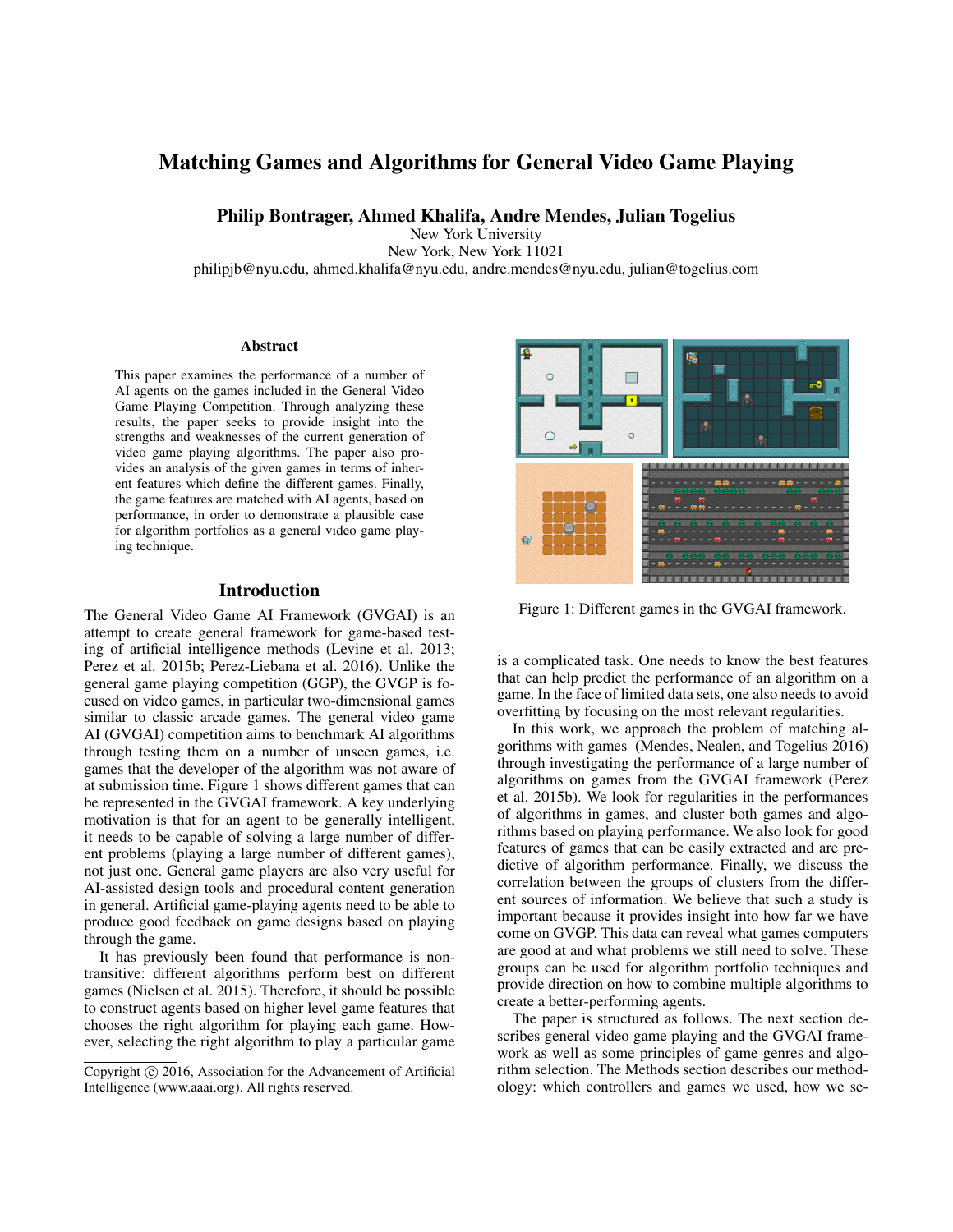lected features to use, how we collected data on controller performance, which methods we used to cluster the data and how we intend to use the information obtained to create an agent that uses algorithm selection. The Results section describes the results obtained using the clustering methods as well as how the clusters compare across the different source of information used. Finally, we present the results from different algorithm selection agents and compare their performance with the controllers in the their portfolios.

## Background

#### Video Game Genres

The definition of game genres is the subject of many debates. Studies argue that genres are an agreement between producers and players with relation to established entertainment industry mediums such as movies and books (Wolf 2002). Others disagree with this point and claim that genres need to be rethought with a critical perspective rather than depending on similarities with other mediums (Juul 2005).

The general idea is that video game genres are a way to organize games according to certain aspects. One of the main aspects to be considered is game play (Apperley 2006). King and Kryzwinska categorize games based on 4 levels: Genre, Platform, Mode, and Milieu (King and Krzywinska 2002). Platform is the current system that the game is running on. Mode is the way the game is experienced by the players, such as single player or multi player. Milieu describes the aesthetics of the game in a similar way that movies do, using definitions like fantasy and science fiction.

In this work we categorize the games based on properties in the games and how various algorithms play them. This is more inline with the definition from Schatz, in which, game genres are defined based on the interactivity in games (platformer, shooter and puzzle) rather than using the story content (Schatz 1981). The reason for this is that the games in GVGAI are abstract and they focus more on interactivity rather than content. Also this definition provides information on which computer genres we have good algorithms for.

To the best of our knowledge, there is no previous work clustering video games by this criteria. Most of the work in the literature focuses on clustering games based on surveys (Heintz and Law 2015; Fang, Chan, and Nair 2009), clustering player behaviors (Bauckhage, Drachen, and Sifa 2015), or clustering based on similarities to theoretical games (e.g. Prisoner Dilemma) (Feldman, Lewin-Eytan, and Naor 2012).

#### General video game playing

In the past decade, video games have become increasingly popular as an AI benchmark. They require a rich repertoire of cognitive capabilities for humans to play well and they can be simulated quickly and cheaply on a computer. A number of recent AI competitions have been based on specific video games or types of video games. The GVGAI competition was created to counteract the problem that these competitions allow participants to tailor their submissions to a particular game. Instead, game-playing controllers submitted to the GVGAI competition are pitted against a number

of *unseen* games (Perez et al. 2015a). This separates it from e.g. the Arcade Learning Environment, where controllers are trained to play a number of well-known games (Bellemare et al. 2012). Another difference is that GVGAI controllers get access to a structured representation of the game state as well as a simulator that allows the use of tree search algorithms to play the games.

So far, the results have shown that methods based on MCTS and MCTS-like algorithms have done very well on this benchmark, but based on the algorithm superiority (Brodley 1993) and in our observation, we see that performance is non-transitive: different controllers play different games best. This can be seen even when adding seemingly minor modifications to the core MCTS algorithm; modifications that improve performance of MCTS on one game may degrade performance on another (Frydenberg et al. 2015).

## Algorithm Selection

One influential taxonomy of algorithm selection methods (Kotthoff 2012) suggests that an algorithm can be identified in steps. First it analyzes the type of *portfolios*, i.e the set of algorithms that will be selected. A portfolio can be static (Pulina and Tacchella 2009), (Xu et al. 2008) if the algorithms are defined a priori and never change, or dynamic if the portfolio changes while solving the problem (Fukunaga 2008).

From the portfolio, methods can select the single best algorithm or allocate times slots to combine results from different algorithms. Concerning when to select the algorithm, the methods can make a decision before the solving of the actual problem starts or while the problem is being solved (OMahony et al. 2008). Another important step is how this selection is made. The decision involves, for example, analyzing accuracy, computational cost and time. Finally, there is also an essential step that concerns finding information to help the selection, such as feature selection and extraction (Gerevini, Saetti, and Vallati 2009),(Pulina and Tacchella 2009) and the use of the performance of the selected algorithms in the past.

Based on the problem and data that we have and following the proposed organization, our method can be defined as using a static portfolio, that selects the best single algorithm before and while the problem is being solved. Our selection method uses a decision tree model that is trained based on the clusters achieved using our selected features.

Algorithm selection has been applied to domains such as linear algebra (Demmel et al. 2005), linear systems (Bhowmick et al. 2006) and specially to combinatorial search problems (OMahony et al. 2008), (Xu et al. 2008), and recently applied to General Video Game Playing (Mendes, Nealen, and Togelius 2016).

#### Methods

## Games

The games in the GVGAI platform are created using a Video Game Description Language (VGDL) that is designed around objects that interact in two dimensional space (Ebner et al. 2013). Using level description and game description,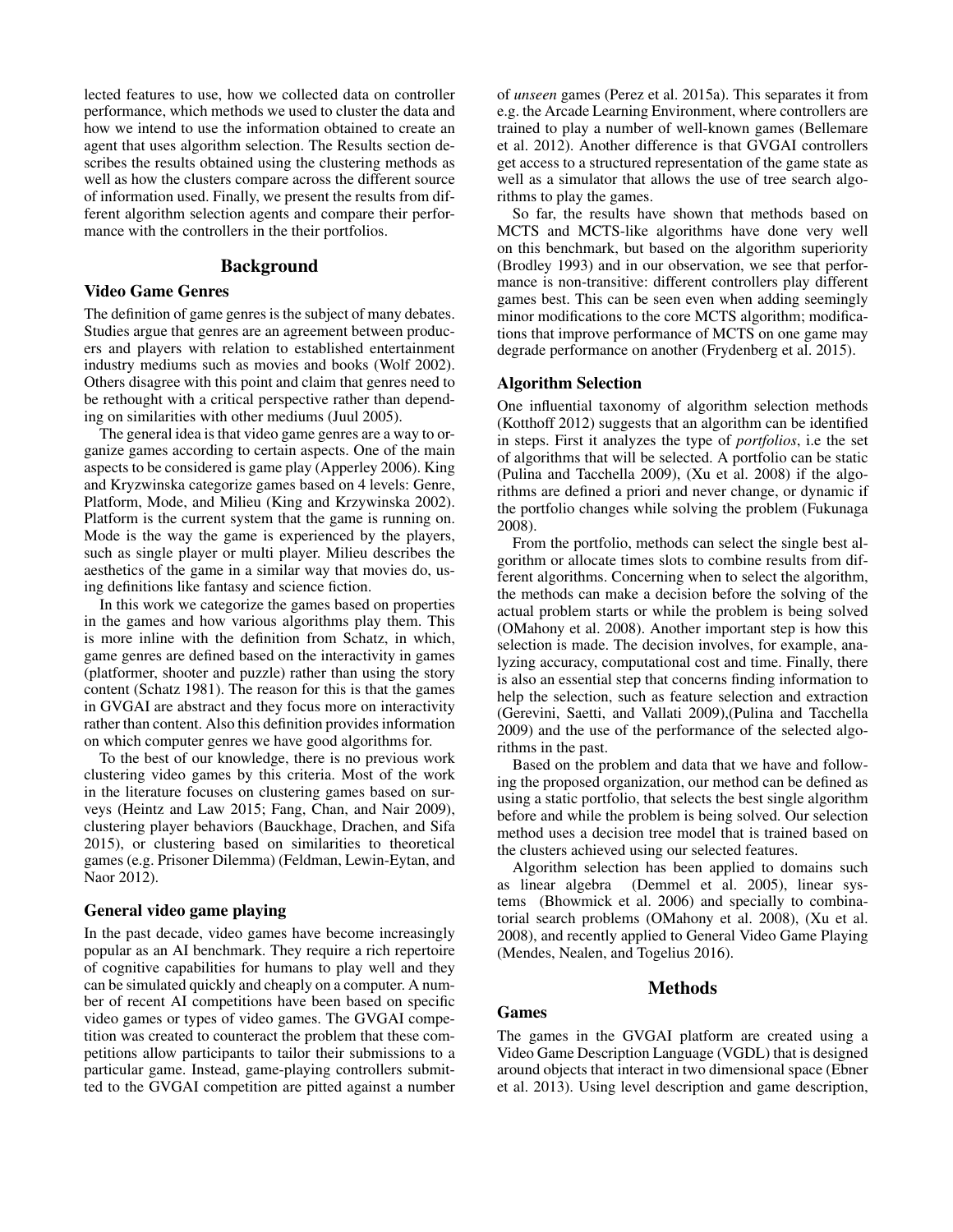| <b>Feature Name</b> | <b>Feature Definition</b>                                 |  |
|---------------------|-----------------------------------------------------------|--|
| Vertical<br>move-   | The avatar can move vertically.                           |  |
| ment                |                                                           |  |
| Can use             | The avatar can use space bar to do something.             |  |
| Player can die      | The avatar can die from colliding with harmful sprites.   |  |
| Is survival game    | The end condition of the game is timeout.                 |  |
| Win conditions      | The % of termination conditions with win=True.            |  |
| Lose conditions     | The % of termination conditions with win=False.           |  |
| Solid sprites       | The % of solid sprites with respect to all sprites.       |  |
| Avatar sprites      | The % of avatar sprites with respect to all sprites.      |  |
| Harmful sprites     | The % of harmful sprites with respect to all sprites.     |  |
| Collectible         | The % of collectible sprites with respect to all sprites. |  |
| sprites             |                                                           |  |
| Goal sprites        | The % of goal sprites with respect to all sprites.        |  |
| Other sprites       | The % of other sprites with respect to all sprites.       |  |
| Spawned sprites     | The % of spawned sprites with respect to all sprites.     |  |
| Max number of       | The max number of interaction any of the game sprites ap- |  |
| Interaction rules   | pears in them.                                            |  |

Table 1: Extracted game features from VGDL files.

VGDL can describe a wide variety of video games, including approximate versions of Space Invaders, Sokoban, Boulder Dash, Pac-Man, and Zelda. In this work, we use 49 games available in the GVGAI framework. Each game has five different levels that differ from each other through variations on the locations of sprites, resources available and variations on non-player character (NPC) behavior.

## Games Clustering

We use K-Means (Likas, Vlassis, and Verbeek 2003) and Agglomerate (Davidson and Ravi 2005) algorithms to cluster the games either over game features or game-playing controllers performance. We also tried the Gaussian Mixture Models (GMM) (Reynolds 2015) in clustering but the results were similar to K-Means.

Game Features Features are an important part of the games described in the GVGAI. In this platform, every game contains a description in a VGDL file that provides rich information about various elements: such as the ability to attack, move vertically, the type of resources, dimensions of the map, action set, and other characteristics of the game. We analyzed the classes available in the VGDL file of all games and defined 14 features shown in Table 1, that represent different types of games.

Game-playing controllers Another important way to analyze the games is to look at how various algorithms perform when playing them. Since the algorithms are unfamiliar with each game, it can be considered an unbiased indicator of which strategy is effective against a particular game. In this work we used 23 controllers chosen from the sample set as well as controllers submitted to the GVGAI competition in the summer of 2015.

The controllers from the competition were selected because their competition results were better than a random agent. All of the controllers use standard AI algorithms at their core. The creators of the controllers described the algorithm their controller is based on when they uploaded it to the competition. The reported algorithms can be seen next to the controller names in figure 4.

A couple of the controllers vary from their core algorithm in notable ways. The controller called "AIJim" uses a variant of MCTS called Knowledge-based Fast Evolutionary MCTS (Perez, Samothrakis, and Lucas 2014). The controller "adrienctx" uses Open Loop MCTS (Perez Liebana et al. 2015). There were also two controllers that tried to combine algorithms. The controller "mrtndwrd" uses A\* to find out information for each different sprite type and then MCTS to determine which path to take. "Rooot" uses some learning techniques to analyze a multistep look-ahead. For simplicity, it was decided that all of the above algorithms, with the exception of "Rooot", would be grouped under MCTS.

## Data Collection

To collect the data, we ran each controller in its own instance and had it play each of the 49 games 25 times. Each game consists of 5 levels, so the controller played each level 5 times. For each run of the controller, we recorded whether it was a win or loss, the score achieved by the controller, and how long the play lasted.

The resulting data was compiled into a winnings matrix and a scores matrix. Each matrix is a 49 games by 23 controllers. Each value in the win matrix is a number between 0 and 25, representing the number of times controller i beat game j. The score values were normalized between 0 and 1.

We looked at the results for both scores and the wins over all the games. Results obtained from the score data and the win data were not significantly different. We decided to only use the win data since it is a better indicator of which algorithm is better. This is due to discrepancies in how different games are scored. Some games only give a score for a win or loss and others have many ways to get points. The score data between games are therefore not easily comparable, even after normalization.

## Algorithm Selection

We use the feature clustering we obtained to build machine learning models to select the best controller for each game. Our assumption is that these clusters provide helpful information about the style and characteristics of the games and we can map these information to controllers performance through a decision tree classifier. We then use this decision tree classifier as a decision model to select sub-controllers to play games in each cluster. Since the agent that uses this model combines the strengths of different controllers, we expect that its performance is better than its constituents.

## **Results**

#### Game Features

Each game is represented by 14 features. To cluster the high dimensional data, we applied Principal Component Analysis (PCA) (Jolliffe 2002) to reduce the data to 2 dimensions. Figure 2 shows 4 different clusters that are widely dispersed and are fairly compact. We also applied K-Means without PCA as well as an Agglomerate hierarchical clustering and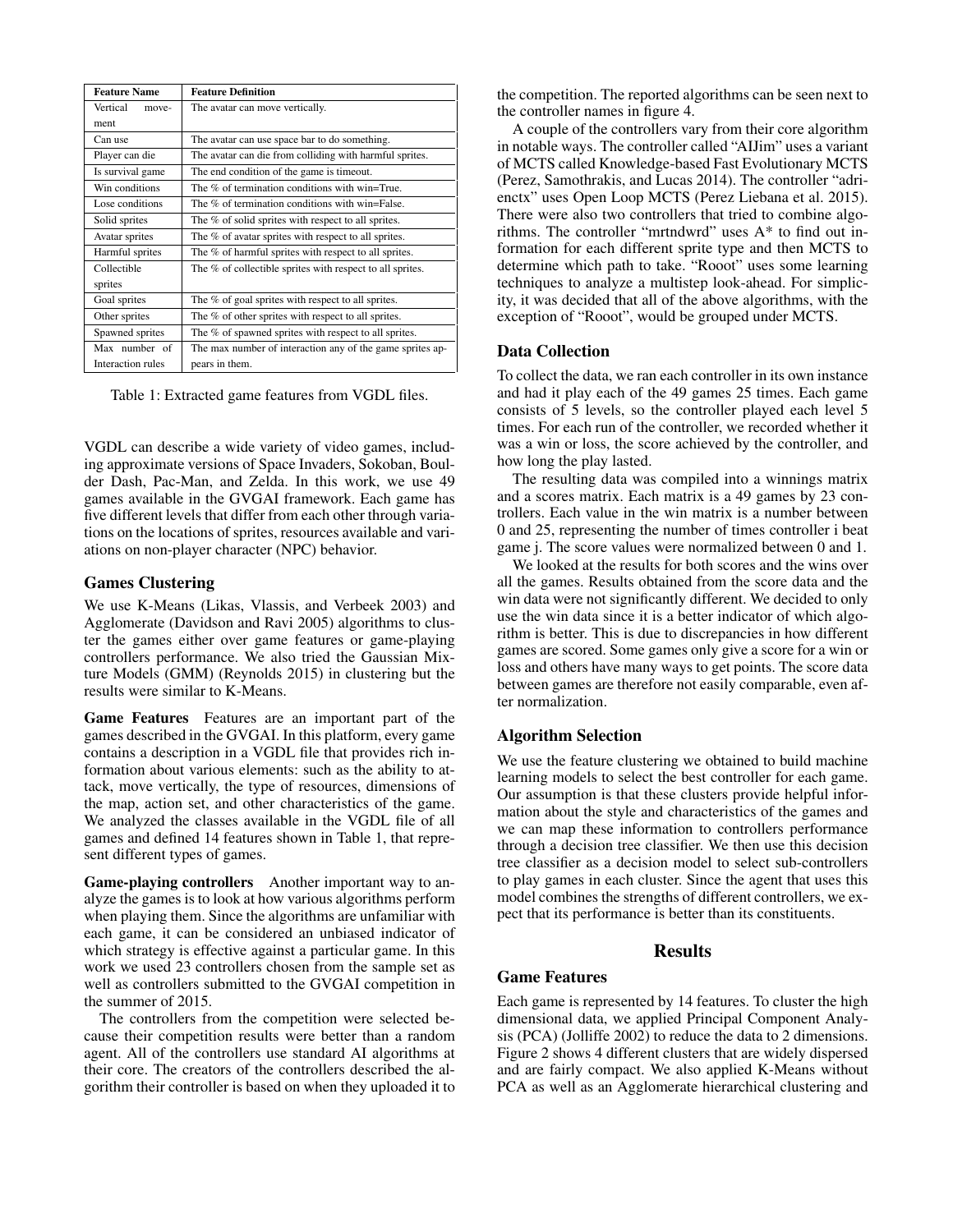

Figure 2: Game clusters using K-Means on PCA game features.



Figure 3: Trained decision tree using the K-Means clusters on game features.

the results for all three techniques were very similar (assuming we have 4 clusters). In order to understand these clusters, we generated decision trees to analyze which features affected the groupings. Figure 3 shows a tree that only uses two game features ("can use" and "can die") to cluster the games. These two features make sense as you can differentiate between action games and other games if the player have a "use" button. You can differentiate between puzzle games and other games if the player can die.

#### Algorithm Performance

To analyze the games based on the algorithms, we clustered the games based on the performance of the 23 controllers. We looked at clustering the data using both k-means and agglomerate search.

We tried k-means with regular Euclidean distance. Each game is represented as point in 23 dimensional space, where each dimension is the number of wins for each algorithm. To understand the results we used PCA to reduce the data to two dimensions. Viewing the data in two dimensions, there was no clear distinctions of where clusters should be. Though, when we ran k-means for four clusters on the 23 dimensional data and then viewed it in two dimensions, the clusters remained mostly separated. This clustering did not provide much insight.

To get a better understanding of how many groups to cluster the games into, we used an hierarchical clustering. For

this we used the agglomerate algorithm, using Euclidean Distance to be consistent with k-means, and Ward as the linkage criterion. The outcome can be seen in figure 5. This cluster matches the k-means cluster for 73.5% of the games.

In the dendrogram, highlighted in green, there are four groups that were played very different. A clustering of four groups is also convenient for comparing to the feature clustering. To interpret the meaning of this clustering, the data is organized in a heat map. Figure 4 represents the matrix of wins each controller had against each game. The rows and columns are sorted such the most similar games and controllers are next to each other, according to the agglomerate clustering. To further visualize the information, red bars have been added to show the boundaries between the different clusters.

Looking at the game clusters in figure 4 from left to right; the first group are games easily beaten by most algorithms, the second group can be mostly beaten by the bottom group of controllers, the third group is particularly susceptible to MCTS controllers, and the last group, the largest, are difficult for all the controllers. In the fourth group, there are four games that none of the controllers could ever beat: Digdug, RealSokoban, Superman, and RealPortals. The size of the fourth group indicates that there are still many games that the current generation of general game playing algorithms cannot play.

## Clustering Similarities

The intent of looking at multiple clusterings was to find their similarities. Similarities between the performance and feature clusterings would give insights into how the algorithms perform when certain features are present in a game. Our data revealed only a 40.8% similarity between the two clusterings. One interpretation of this is that the features we have are not strong indicators of performance.

We tried to create a decision tree using our features to classify games by their performance clustering. The resulting tree was very large with many seemingly arbitrary leaves. It is very likely that the tree was just memorizing the data, we therefore abandoned this effort. This further supports the claim that our features are not good indicators of performance.

#### Algorithm Selection

Best controllers for each game In algorithm selection, there are many ways to define the strategy to select the best algorithm to the problem at hand. In this work, we try to create a selection model that uses the information from our clusterings. Our goal is to investigate if the same decision tree obtained from the previous sections could also be used to pick the best controllers for the games in each cluster.

In order to do that, we first used the data obtained in the Data Collection subsection to identify the best controller for each cluster. We say that a controller dominates a cluster of games if the controller wins more games in a particular cluster than any other controller. To better understand this section, we divide our experiments in two cases.

The first case considers all 23 controllers that we describe in the Game Playing Controllers section. In Table 2, we can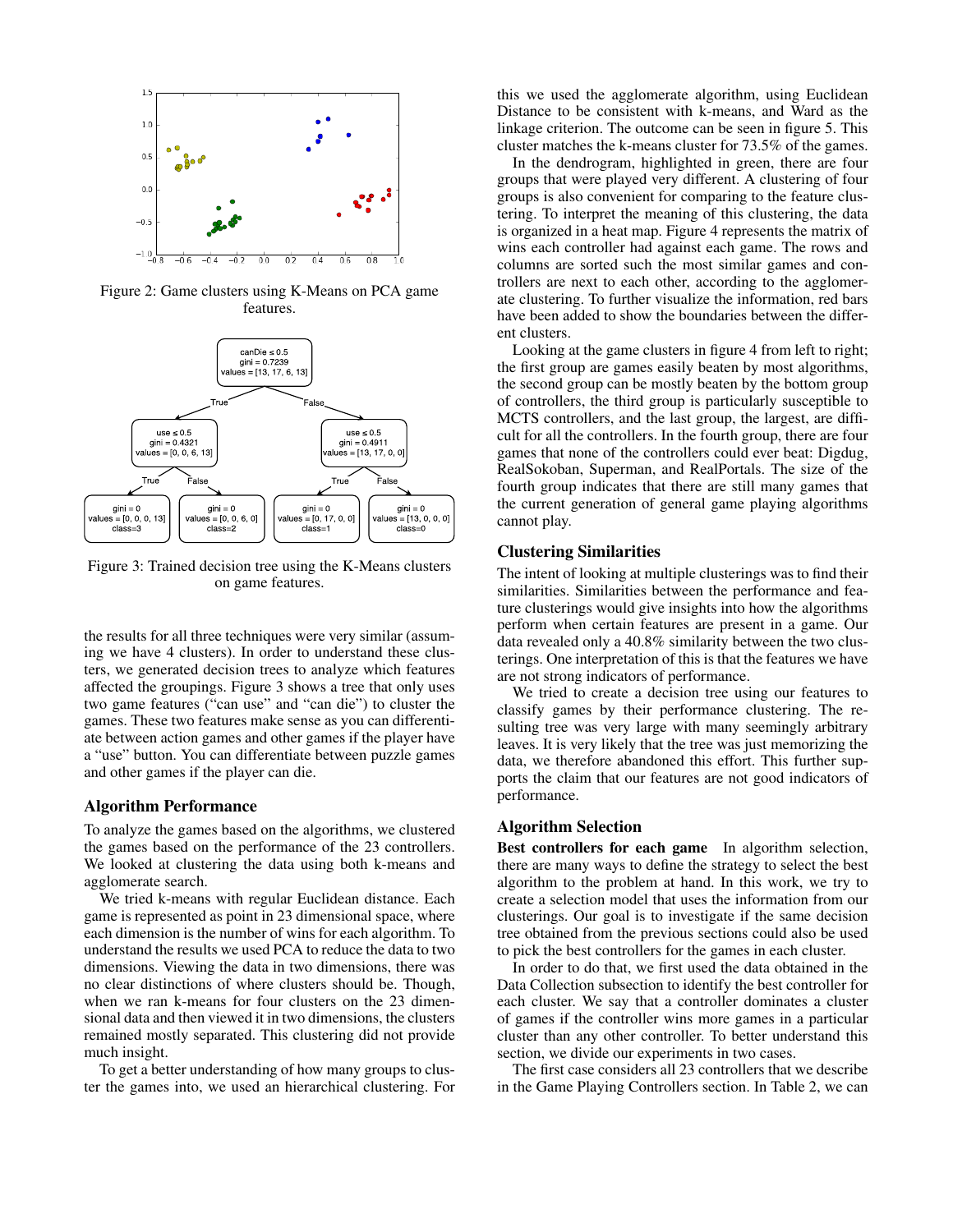

Figure 4: Heat map of game plays. Each square represents the number of times a particular controller beat a particular game (25 wins is white, 0 wins is black). The red bars represent the boundaries between each cluster. Vertical bars cluster the games, and horizontal bars cluster the controllers.



Figure 5: Dendrogram of games from figure 4.The depth of the connecting bracket represents the similarity between two different games. The colored regions represent different clusters.

see that the controller NovTea dominates three clusters in group 1 (game feature clustering) and two in group 2 (algorithm performance clustering). Being the dominant controller does not mean it dominates the majority of the game in a cluster. On average NovTea only dominates 34% of each cluster.

In the second case, we consider only 11 controllers that are simple implementations of traditional algorithms such as depth first search, A\*, and genetic algorithms. In this case, we can see that the best controllers are sampleMCTS and evolutionStrategies. Even though their dominance is still not strong, it is stronger than in case 1 since the average dominance is 46% for sampleMCTS (SMCTS) and 43.4% for evolutionStrategies (ES). In both cases, this suggests that

| Case 1 (All Controllers)    |               |                  |               |                  |  |  |
|-----------------------------|---------------|------------------|---------------|------------------|--|--|
|                             | Group 1       |                  | Group 2       |                  |  |  |
| <b>Cluster</b>              | Controller    | <b>Dominance</b> | Controller    | <b>Dominance</b> |  |  |
| 1                           | <b>NovTea</b> | $2/5 - 40\%$     | adrienctx     | 3/742%           |  |  |
| $\mathbf{2}$                | adrientex     | $5/14 - 35\%$    | <b>NovTea</b> | 3/1323%          |  |  |
| 3                           | <b>NovTea</b> | $4/8 - 50\%$     | roskvist      | 3/742%           |  |  |
| 4                           | <b>NovTea</b> | $6/22 - 27%$     | <b>NovTea</b> | 8/22.36%         |  |  |
| Case 2 (Simple Controllers) |               |                  |               |                  |  |  |
|                             | Group 1       |                  |               | Group 2          |  |  |
| <b>Cluster</b>              |               |                  |               |                  |  |  |
|                             | Controller    | <b>Dominance</b> | Controller    | <b>Dominance</b> |  |  |
| 1                           | <b>SMCTS</b>  | 3/560%           | <b>SMCTS</b>  | 3/742%           |  |  |
| $\mathbf{2}$                | <b>SMCTS</b>  | $5/8 - 62\%$     | <b>SMCTS</b>  | 4/13 30%         |  |  |
| 3                           | <b>SMCTS</b>  | $8/14 - 57\%$    | <b>SMCTS</b>  | $4/7.57\%$       |  |  |

Table 2: Top controllers for each cluster. Group 1 represents clusters based on features. Group 2 represents clusters from controller performance.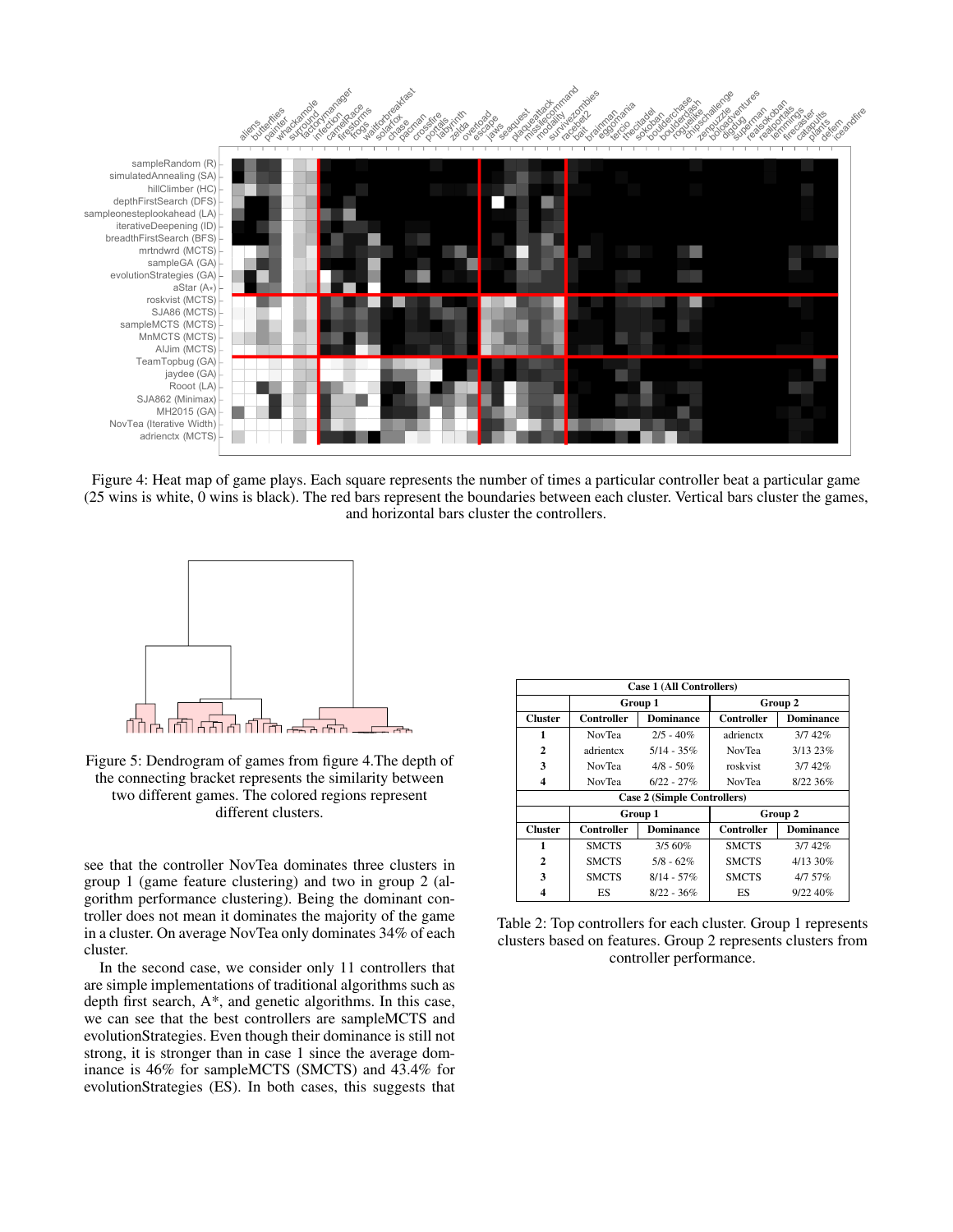| Controller    | win | score | time |
|---------------|-----|-------|------|
| ASA1          | 695 | 1.00  | 0.00 |
| <b>NovTea</b> | 637 | 0.99  | 0.08 |
| adrienctx     | 496 | 0.72  | 0.19 |
| MH2015        | 426 | 0.67  | 0.33 |
| TeamTopbug    | 426 | 0.55  | 0.34 |
| SJA862        | 411 | 0.61  | 0.26 |
| jaydee        | 410 | 0.53  | 0.30 |
| Rooot         | 409 | 0.65  | 0.42 |
| roskvist      | 398 | 0.54  | 0.55 |
| ALIim         | 343 | 0.46  | 0.69 |
| <b>SJA86</b>  | 338 | 0.39  | 0.74 |
| <b>MnMCTS</b> | 312 | 0.43  | 0.74 |
| mrtndwrd      | 282 | 0.35  | 0.27 |

Table 3: Results for the simple controllers and the algorithm selection agent for case 1 (ASA1).

there is not a single controller that performs really well in the great majority of the games in any cluster.

Decision tree as selection model With the information about the best controllers for each cluster and the decision tree obtained in previous sections, we create an algorithm selection agent. As a decision model, we use the decision tree from Figure 3. This decision tree is simple and easy to understand and it is the only one that uses only features that are available to the agent in the game.

For the controllers in case 1, our selection is: If the agent has the action "use" and it can die in the game, we want to pick adrienctx to play that game. In all the other cases we pick NovTea. In case 2, we pick evolutionStrategies if the agent does not have the action use and it can die. Otherwise, we pick sampleMCTS to play.

To compare the performance of all controllers we use the criteria from the GVGAI competition (Perez et al. 2015b). There are three measures for each controller, win, score and time. The number of wins is the most important metric, followed by the score and as a second tie breaker, the time. In GVGAI, the scale of the results in each game significantly differ when considering score and time. For this reason we normalized the values in range from 0 to 1. Therefore, if a controller achieves the highest score it receives 1. For the time, the controller receives 1 if it is the fastest.

Table 3 shows the performance for the controllers used in case 1 and the algorithm selection agent created for it. For case 2, the results can be seen in Table 4. In both cases, the algorithm selection agent was able to outperform its constituents and all the other controllers in the group. These results show that the decision tree generated from the selected features is helpful to create a decision model to select controllers to play the games. Besides, the results also help to confirm that algorithm selection can be used in GVGAI to create high-performance agents.

# Discussion & Conclusions

This paper explores two different clustering techniques to try and define GVGAI in terms of four different computational genres. Being able to divide video games into genres based on how they are played allows AI researchers to better understand the capabilities of each algorithm.

In general the four groupings we found seemed to each represent a different class of difficulty. Looking at figure 4,

| Controller       | win | score | time |
|------------------|-----|-------|------|
| ASA <sub>2</sub> | 326 | 0.41  | 0.57 |
| <b>SMCTS</b>     | 300 | 0.39  | 0.76 |
| ES               | 242 | 0.35  | 0.39 |
| SGA              | 210 | 0.22  | 0.72 |
| $A^*$            | 200 | 0.17  | 0.70 |
| HC.              | 168 | 0.26  | 0.25 |
| <b>DES</b>       | 140 | 0.00  | 1.00 |
| <b>BFS</b>       | 137 | 0.07  | 0.81 |
| SOSLA            | 127 | 0.08  | 0.77 |
| <b>SR</b>        | 122 | 0.14  | 0.09 |
| SА               | 117 | 0.12  | 0.07 |
| ID               | 115 | 0.06  | 0.69 |

Table 4: Results for the best controllers and the algorithm selection agent for case 2 (ASA2).

the leftmost group represents games that are easily beaten by most of the algorithms. This group is comprised of games that require only a few steps of look ahead in order to survive and they tend to offer positive rewards for each correct action.

On the right side of the figure are the hard games. This group is comprised of several different types of games. Games like Plants, which requires processing a very large map. Others, like Realportals, are challenging puzzles that require the player to look very far into the future for any positive feedback. These games share the common theme of having too large of search space for the controller to analyze. The one exception would be Defem. It features high stochasticity which causes the forward model to be unreliable.

The two middle groups feature games that require intelligent look ahead, but are still feasible for algorithms like MCTS and Iterative Width to search. From figure 5 it is clear that these two groups are similar, the main difference is how MCTS performs on them. It would be interesting to investigate further why basic MCTS does better at the third group while some of the more tailored algorithms do worse.

What this analysis shows is that our current algorithms' successes are very dependent on the size of the game. Faster processors will improve results, but at the same time, games can always be made larger. A game like CamelRace, where you simply have to hold right for a long period of time to win, is easy for a human to solve but difficult for a tree search algorithm to solve. There is still a need for new algorithms.

We were able to show that studying the features of games allow us to pick the best algorithm for different types of games. We found two features that allowed us to divide the games into four groups. Segregating the games into these clusters and using the optimal algorithm for each cluster did provide a performance improvement. Researchers can also design algorithms that take advantage of these features, such as taking more time to explore in games where you can't die.

This work suggests that algorithm portfolios can be a promising technique in GVGAI. There is still a need for better algorithms/creative hybrids that can play a lot of these games and we need to improve the features we are clustering on, but these initial clusterings already provide improved results performance over the state of the art. The data laid out in this paper provides a map for building a very robust algorithm portfolio for general video games.